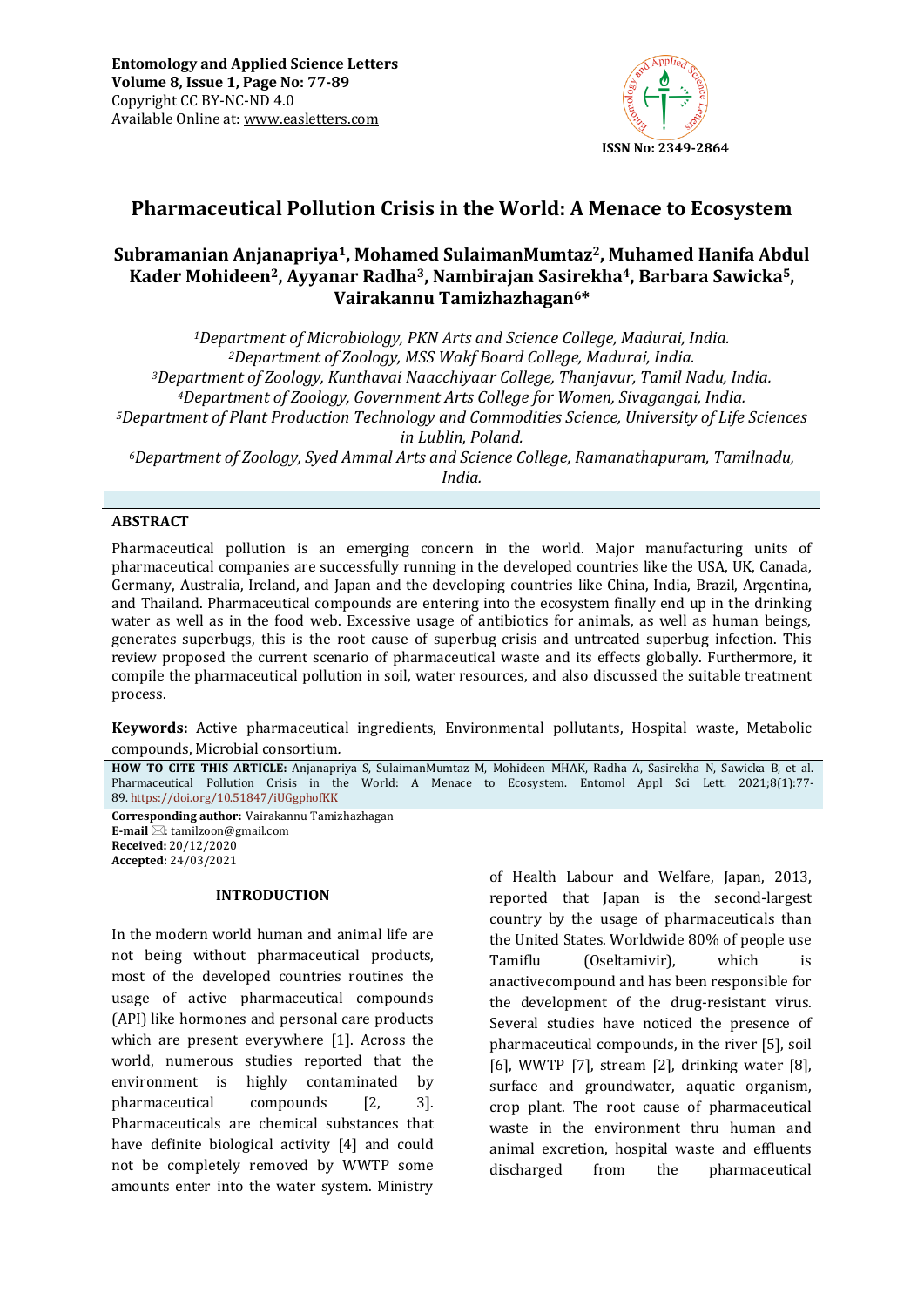manufacturing industry, discarding of expired or unwanted medicine into landfills and leachate [9] which are harmful to the environment. According to commonly household waste contains unused and expired medicines that are disposed of in a landfill or often people flushing down the medications into the toilet. Pharmaceutical and personal care products (PPCPs) like therapeutic, veterinary, fragrance, and cosmetics are substances and have diverse physicochemical properties [10, 11]. Pharmaceutical compounds cannot be completely metabolized by human and animal it enters into municipal wastewater treatment plant [12]. According to [7], the traditional sewage treatment method removes only the organic matter, cannot remove the metabolized pharmaceutical compounds. The presence of toxic pharmaceutical ingredients in the aquatic system can alter the homeostasis of aquatic organisms, and induce tragic changes in the endocrine system like enzyme inhibition, cellular damage, atrophy of organs and tissues, decreased growth, cytotoxicity, reproductive abnormalities, and immune system damage [13]. Advanced technology is available for the treatment of effluent like oxidation and filtration, wastewater treatment plant (WWTP), Sewage treatment plant (STP), and among these methods ozone and activated carbon treatments efficiently remove these chemicals. Hence the cost of these effluent treatments is high; consequently, a lot of research is focused to develop green and sustainable pharmacies. This paper reviews and deliberates the pharmaceutical industry waste and its impacts on the environment, and suitable methods of remediation and suggestion for pharmaceutical waste contamination.

### *Active pharmaceutical compounds and their metabolite*

Globally the production and consumption of drugs are increased due to thegrowth of health

care units and people hope that being longer life [8]. Environmental Production Agency's (EPA's) regulations classified solid waste as hazardous by the authority of the Resource Conservation and Recovery Act(RCRA). By their classification, hazardous waste is listed as F (non-specific source waste, K list are source-specific waste, P and U list are discarded commercial chemical products, this list is found in 40 CFR 261.33.Based on the Resource Conservation and Recovery Act (RCRA) regulation, P listed waste are pharmaceuticals and commercial chemical products, therapeutic agents and characterized as acutely hazardous. The U Listed wastes are chemicals, when drugs manufactured with these chemicals are called hazardous waste [14]. **Table 1** shows Pharmaceutical compounds listed waste by RCRA. Some of the medicine (aspirin, ibuprofen, paracetamol, caffeine, ranitidine, and diclofenac) are non-prescription drugs that are commonly sold over the counter (OTC), hence, the prescription drugs like carbamazepine, codeine, and diazepam are also sold by OTC in India without prescription.. Many countries like (European Union, Germany, Hungry, Italy, Portugal, and Spain) banned the drug dipyrone. Anticancer drugs are designed to stop cellular proliferation by disturbing DNA synthesis, and the mutagenic, fetotoxic and teratogenic properties of anticancer drugs are dangerous contaminants [15]. According to more than 150 anticancer drugs were consumed over the year 2007-2015 in Portugal, the study proposed that most of the drugs are Antineoplastic and Immuno modulating agents, in addition, megestrol (H02AB07), Cyproterone (G03HA01), a sex hormone and corticosteroid are used for the treatment of cancer. Antiinfluenza drugs Inavir (laninami viroctanoate) was developed in 2014, Tarbet, Avigan (favipiavir), and Rapiacta (peramivir) were developed in 2012, from this Inavirare transformed into pharmacologically active metabolite laninamvir.

**Table 1.** Pharmaceutical compounds listed waste by Resource Conservation and Recovery Act (RCRA).

| P listed waste (Waste code) | U Listed waste (Waste code) |  |  |
|-----------------------------|-----------------------------|--|--|
| Arsenic trioxide(P012)      | Hexachlorophene(U132)       |  |  |
| Epinephrine base(P042)      | Lindane(U129)               |  |  |
| Nicotine(P075)              | Melphalan (chemo) $(U150)$  |  |  |
| Nitroglycerin(P081)         | Mercury(U151)               |  |  |
|                             |                             |  |  |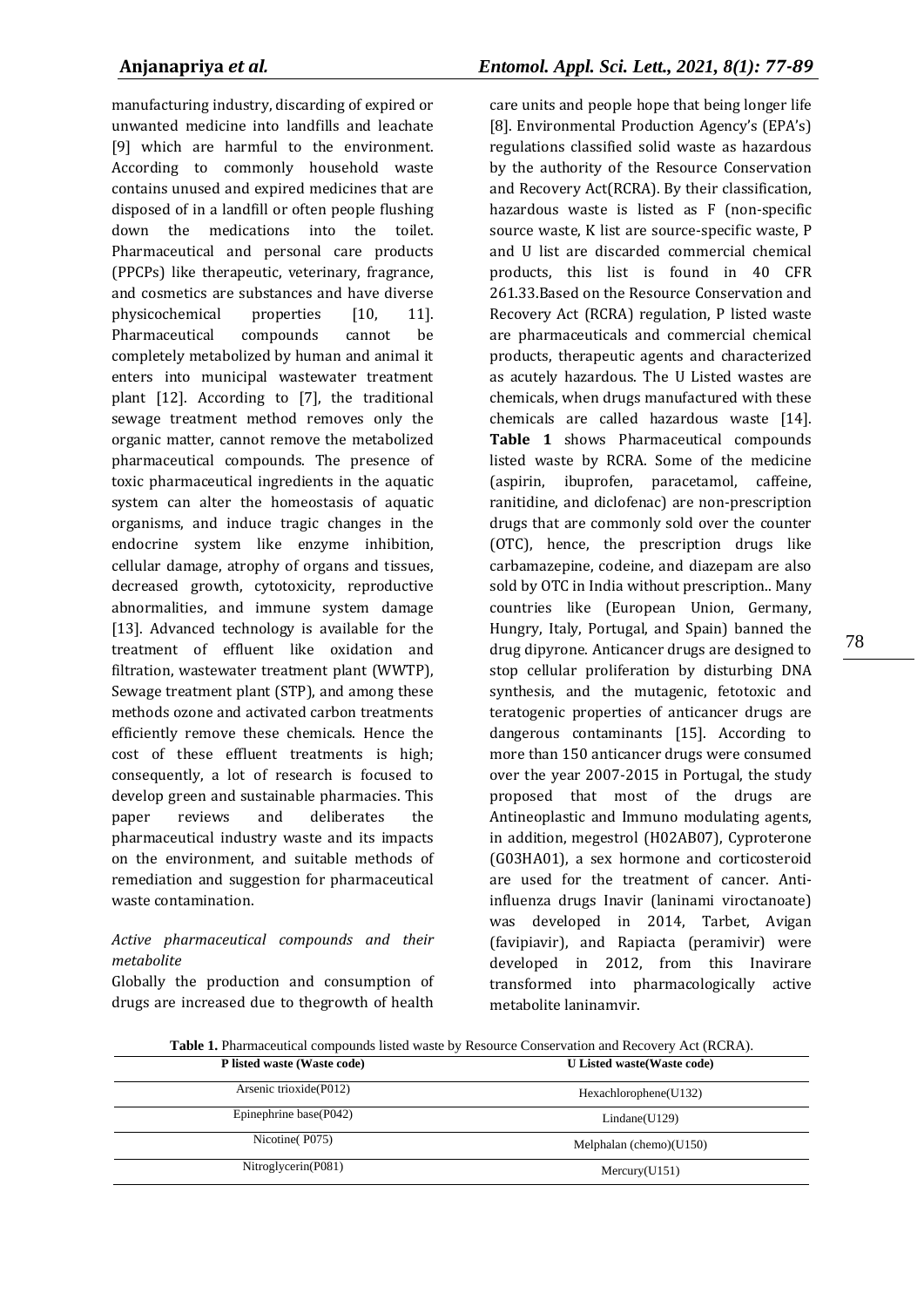| Phentermine( $CIV$ )( $P204$ ) | Mitomycin C (chemo) $(U010)$    |
|--------------------------------|---------------------------------|
| Physostigmine salicylate(P188) | Paraldehyde (CIV)2(U182)        |
| Warfarin(P001)                 | Phenacetin(U187)                |
| <b>U</b> Listed waste          | Phenol(U188)                    |
| Chloral Hydrate (U034)         | Reserpine(U200)                 |
| Chlorambucil (U035)            | Resorcinol(U201)                |
| Chloroform (U044)              | Saccharin(U202)                 |
| Cyclophosphamide (U058)        | Selenium sulfide(U205)          |
| Daunomycin (U059)              | Streptozotocin (chemo)(U206)    |
| Dichlorodifluromethane(U075)   | Trichloromonofluromethane(U121) |
| Diethylstilbestrol (U089)      | Uracil mustard (chemo)(U237)    |
| Formaldehyde (U122)            | Warfarin(U248)                  |

#### *Source of pharmaceutical waste*

Generally, pharmaceutical waste is separated into point source pollution and diffuse pollution. Point source pollution is detectible source from distinct location such as hospital and industrial effluents, sewage treatment plants, and septic tanks [16]. The unsafe release and rise of pharmaceutical compounds in the environment due to Lack of policy implementation, ineffective regulation, and lack of awareness on public health are the major issues [2]. Household, commercial and industrial waste is collected by the local municipality and dumped as landfill. The source is entered through dumping of expired, unused drugs, waste medicine from the house and health care centres, and human, animal excretion to landfill. According to [17] the lack of monitoring system, regulatory body, and guidelines for the discarding of expired drugs increased the pollution level in the environment. Generally, some pharmaceutical compounds (PCs) and antibiotics are not be completely removed by the wastewater treatment plant, when using for irrigation pharmaceutically active compounds are leached into groundwater. According to [4], human excretion enters the aquatic system by the release of the septic tank. Similarly, pharmaceutical compounds enter the aquatic by the main route of sewage treatment plants [18]. Diffuse pollution is very hard to be found in sustenance environmental scales [16]. For example, runoff from agricultural land, domestic waste, animal waste, and sludge from WWTP [19]. The release of scantily treated effluents is the major cause of PPCPs contamination in the environment, high concentration

acetaminophen (21-119 µg/L) and ibuprofen  $(0.3-63 \text{ µg/L})$  were found in two hospitals WWTPs in South Africa [7]. According to [6] Continual input and presence of antibiotics in the environment are considered pseudo persistent contaminants. Irrational antibiotic usage as growth promoters for poultry and cattle is a source of antibiotic contamination in theenvironment. Sewage sludge is the semisolid, solid, or liquid waste produced during the treatment process of domestic sewage. Based on EPA standards additional treatments are required for sludge to land application, after treatment process these are referred to as bio solid and it can be used as a soil amendment, it contains organic as well as inorganic matter by the way it can improve the quality of soil or contaminate soil [14]. European Commission reported (2016) that, use of reclaimed wastewater for irrigation is an emerging contaminant. A study was conducted in Sweden and Germany, in this research high nutrient sand fewer pharmaceuticals were found in black water (un separated toilet waste) [20]. In America, 50% of these bio solids are applied to agricultural land to improve crop production. Indicated that the land application of bio solid is one of the major causes of groundwater contamination due to the high soluble nature of halogenated hydrocarbon and the high concentration of pharmaceutically active compounds in bio solid.

#### *Occurrence in the environment*

Pharmaceutical compounds and their metabolic products are increasing and quickly contaminate the environment. Worldwide the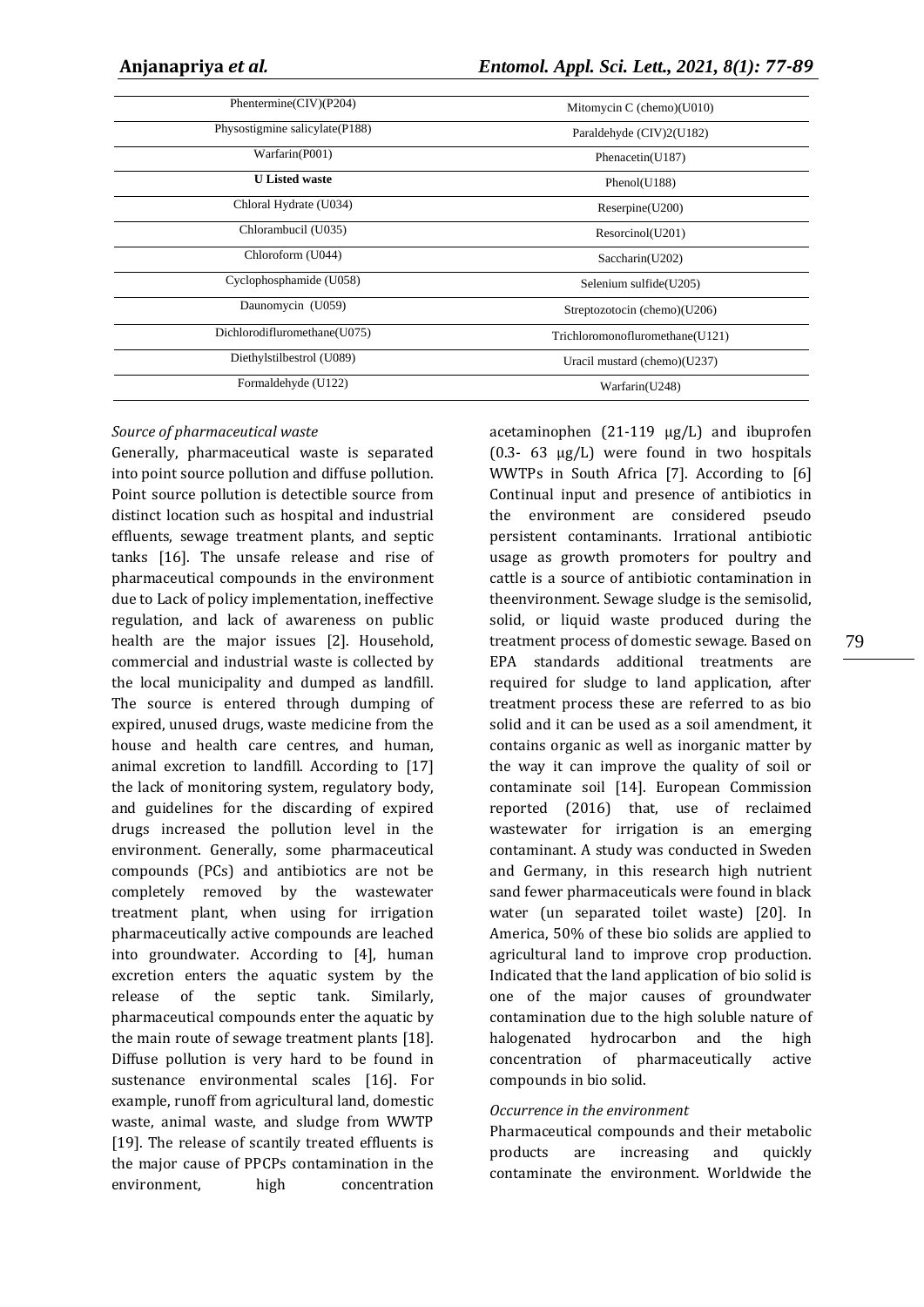pharmaceutical compounds witnessed in various countries, groundwater from the USA; soil from Victoria, Australia [21] Sydney estuary in Australia River Avon, from Salford, England Yodo River, Japan [5] wastewater from the hospital, residential, dairy and WATP, Albuquerque, New Mexico; Sewage effluents, Nova Scotia, Canada, Sewage treatment plant, Spain; Eschede, Germany [22] Sewage treatment plant, Beijing, China [23] Rivers Lakes,

Groundwater, Hyderabad, India [3]. According to [4] occurrence of active pharmaceutical ingredients in groundwater, drinking water, seawater, landfill, leachate, effluents from Sewage Treatment Plant (STP), Wastewater Treatment Plant (WWTP) is a major concern. **Table 2** shows the occurrence of pharmaceutically active substances in soil and water resources.

| Table 2. Concentration of pharmaceutical compounds found in soil, WWWTP/STP, freshwater, ground water and Tap water |  |
|---------------------------------------------------------------------------------------------------------------------|--|
| from different countries.                                                                                           |  |

| Compound                | Source            | Hom anterent countries.<br>Concentration ng/l | Country             | Reference                 |
|-------------------------|-------------------|-----------------------------------------------|---------------------|---------------------------|
| Acetaminophen           | Ground water      | 1890                                          | California, Canada  | $[24]$                    |
|                         | <b>WWTP</b>       |                                               | India               | $[25]$                    |
| Amantadine              | Effluent          | 75000,150000                                  | Japan               | $[5]$                     |
| Atenolol                | <b>WWTP</b>       | 232                                           | India               | $[25]$                    |
| Azithromycin            | <b>WWTP</b>       | 300000                                        | India               | $[25]$                    |
| Caffeine                | Ground water      | 150000-300000                                 | California, Canada  | $[24]$                    |
|                         | Surface water     | 290                                           | China               | $[26]$                    |
|                         | <b>WWTP</b>       |                                               | India               | $[25]$                    |
|                         | Fresh Water       | 3500                                          | California          | $[24]$                    |
|                         | Ground water      |                                               | China               | $[26]$                    |
|                         | Surface water     | 150000                                        | India               | [8]                       |
|                         | Lakes             | 735                                           | India               | [8]                       |
| Capecitabine            | River             |                                               | India               | [8]                       |
| Ciprofloxacin           | Well              | 420                                           | India               | [8]                       |
|                         | Lakes             |                                               | <b>USA</b>          | Gómez-Canela et al., 2013 |
|                         | River             | 15.70,5.21                                    | Lisbon, Algarve     | Gómez-Canela et al., 2013 |
| Cyclophosphamide        | River             |                                               | China,              | López-Serna et al., 2012  |
| Diazepam                | Soil $(\mu g/kg)$ | $6.5 \text{ mg/l}$                            | China               | $[26]$                    |
| Ibuprofen               | WWTP/STP          | $2.5 \text{ mg/l}$                            | Canada              | [27]                      |
|                         | Fresh Water       | 14000 ng/l                                    | Italy Taiwan, Korea | $[24]$                    |
|                         | River             | $1.2 \text{ mg}/l$                            | China               | $[26]$                    |
|                         | Tap water         | 131                                           | Algarve, Portugal   | $[28]$                    |
|                         | Surface water     | 44,88,102                                     | India               | $[25]$                    |
|                         | Surface water     | $0.35 - 1.16$                                 | China               | $[26]$                    |
| Meprobamate             | Lakes             | 1.3                                           | India               | [8]                       |
| Metformin               | River             | 11900,8000,1600                               | Japan               | $[5]$                     |
| Mycophenolic acid       | Wells             |                                               | Japan               | $[5]$                     |
| Mycophenolate           | River             | 203,468,30                                    | Japan               | $[5]$                     |
| mofetil                 | Effluent          |                                               | Japan               | $[5]$                     |
| Naproxen                | River             | 5.67,0.94                                     | Canada              | $[29]$                    |
| Norfloxacin             | Effluent          |                                               | <b>USA</b>          | $[30]$                    |
|                         | Drinking water    | 5.37                                          | Japan               | $[5]$                     |
|                         | Ground water      |                                               | Germany             | $[5]$                     |
| Oseltamivir             | River             | 5.9                                           | Germany             | $[31]$                    |
|                         | Tap water         | 149.06,10.75                                  | India               | $[31]$                    |
| Oseltamivir carboxylate | Tap water         | 555                                           | India               | $[25]$                    |
|                         | Tap water         | $0.5$ mg/l                                    | China               | $[25]$                    |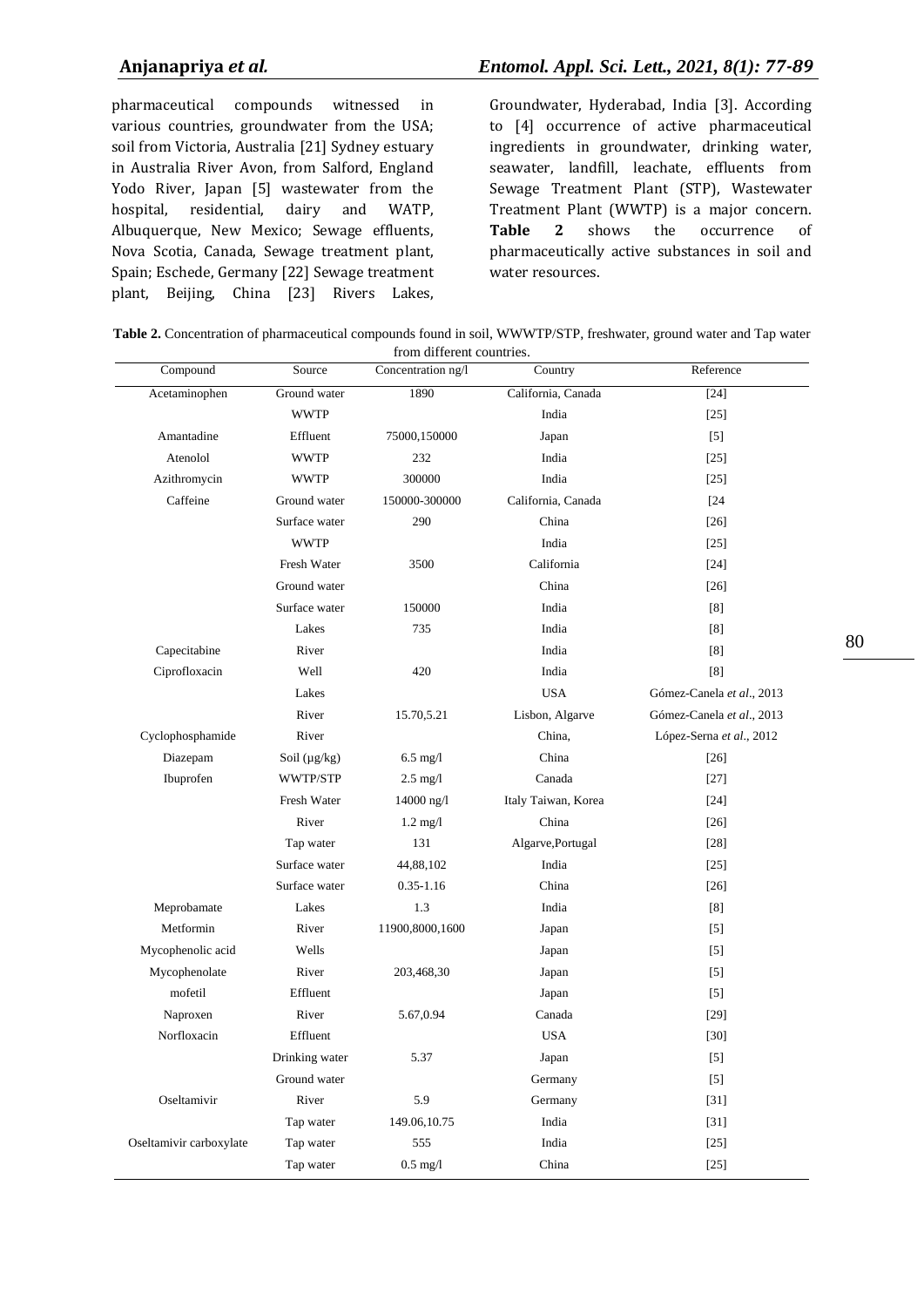| Paracetamol      | <b>WWWTP</b>      | 4700 ng/l     | Taiwan, Korea       | $[27]$                                                                                                                                                                                |
|------------------|-------------------|---------------|---------------------|---------------------------------------------------------------------------------------------------------------------------------------------------------------------------------------|
|                  | Fresh Water       | $31$ ng/l     | Spain, Taiwan,      | $[31]$                                                                                                                                                                                |
| Peramivi         | Soil $(\mu g/kg)$ | 20            | Vietnam             | $[24]$                                                                                                                                                                                |
|                  | Ground water      | 140           | China               | $[26]$                                                                                                                                                                                |
| <b>PDP</b>       | Surface water     | 70            | Mexico              | $[27]$                                                                                                                                                                                |
| Propyphenazone   | Soil $(\mu g/kg)$ | 0.298         | China               | $[31]$                                                                                                                                                                                |
|                  | WWTP/STP          | 6.5           |                     | $[24]$                                                                                                                                                                                |
| Ranitidine       | Ground water      | 157,1708,274  | New Mexico, Spain   | $[26]$                                                                                                                                                                                |
|                  | Surface water     | $10\,$        | New Jersey, Canada, | $[5]$                                                                                                                                                                                 |
| Sulfadiazine     |                   | 0.24          | California, Canada, |                                                                                                                                                                                       |
| Sulfamethoxazole | River             | 250-400       | China               | $[5]$                                                                                                                                                                                 |
| Tridosan         | Surface water     | 80-240        |                     | $[5]$                                                                                                                                                                                 |
| Trimethoprim     | Surface water     | 75000         |                     | $[5] % \begin{center} \includegraphics[width=\linewidth]{imagesSupplemental/Imit} \caption{The image shows the image shows a single number of times.} \label{fig:limal} \end{center}$ |
| Zanamivir        | Effluent          |               | Japan               | $[26]$                                                                                                                                                                                |
|                  |                   | 184           | Canada              | $[5]$                                                                                                                                                                                 |
|                  |                   |               | <b>USA</b>          |                                                                                                                                                                                       |
|                  |                   | 170,33,4330   | Japan               | $[5]$                                                                                                                                                                                 |
|                  |                   |               | Germany             | $[5]$                                                                                                                                                                                 |
|                  |                   | 458,38,3      | Germany             |                                                                                                                                                                                       |
|                  |                   |               | India               | $[5]$                                                                                                                                                                                 |
|                  |                   | 380           | India               |                                                                                                                                                                                       |
|                  |                   |               | China               | $[26]$                                                                                                                                                                                |
|                  |                   | 16.7          |                     | $[5]$                                                                                                                                                                                 |
|                  |                   |               | Canada              |                                                                                                                                                                                       |
|                  |                   | 2550,39,2000  | <b>USA</b>          |                                                                                                                                                                                       |
|                  |                   |               | Japan               |                                                                                                                                                                                       |
|                  |                   | 145,59.9,1808 | Germany             |                                                                                                                                                                                       |
|                  |                   | 18            | Germany             |                                                                                                                                                                                       |
|                  |                   | 4500          | India               |                                                                                                                                                                                       |
|                  |                   | 89            |                     |                                                                                                                                                                                       |
|                  |                   | 200           |                     |                                                                                                                                                                                       |

### *Pharmaceutical compounds in soil*

Water demands and scarcity are a major threat, to overcome this most of the countries turned to use wastewater for irrigation. Organic pollutants enter into the soil by the way irrigation of septic tank water, application of biosolids and manure directly to the environment. Commonly the existence of pharmaceutical compounds in the soil is lower than water resources. Li *et al*., [32] reported that the concentration of anticonvulsant carbamazepine is the recurrent compound in soil; it enters the soil through irrigation of wastewater in Mexico and China. Generally, the antibiotics levels in soil were higher due to the addition of sewage sludge, biosolids, and manure to the agricultural land. The highest amount of tetracycline-chlortetracycline (12900 µg/kg) [33], doxycycline (728 µg/kg), and

oxytetracycline (50000 µg/kg) [32] were observed from manure similarly considerable amount of sulfonamides of sulfamethazine (200- 25000  $\mu$ g/kg), sulfoxide  $(9.1 \mu$ g/kg), sulfadiazine (85 µg/kg) and fluoroquinolones of ciprofloxacin (5600 µg/kg), enorfloxacin (1347 µg/kg), norfloxacin (2160 µg/kg) [34]. In [35] **Table 2** shows the concentration of some pharmaceutically active compounds in soil and water resources. According to [36] when sludge applied to soil bioactive compounds are enter into soil and transfer into the plant, he measured high concentration of Metformin (12 mg/kg) than naras in and ciprofloxacin (11.3 and 6.5 mg/kg) in soil. Soil samples were collected from the garden of Jerez de la Frontera, Spain, this garden was fully irrigated with treated WWTPs water and effluent, the samples contain high concentrations (ng/g) of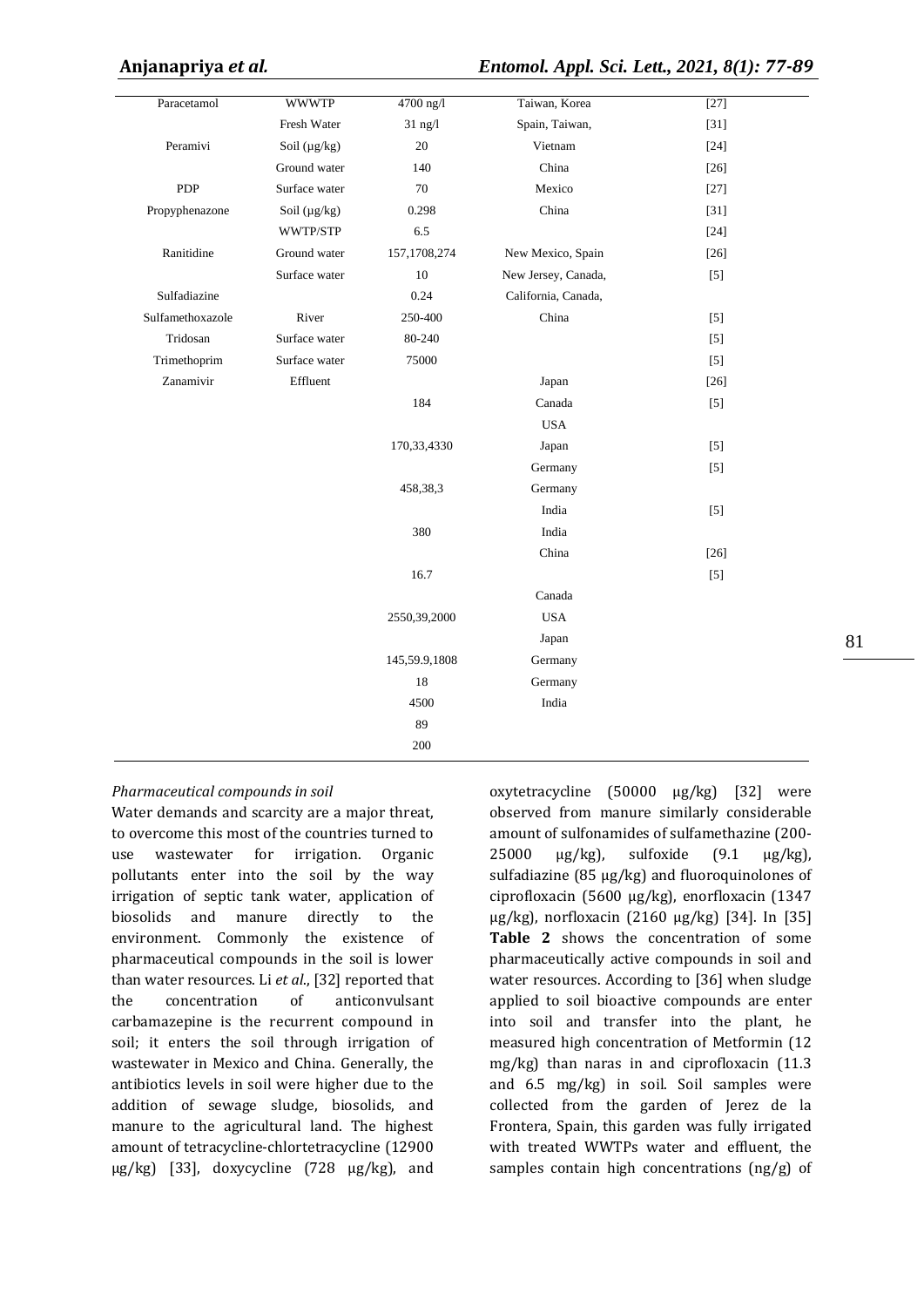acetaminophen (5.95), diclofenac (5.06), caffeine (3.21), flumequine (5.31) [37].

### *Pharmaceutical compounds in water*

A study published by [38] by their investigated pharmaceutical residues found in the Yamuna River due to STP effluents released to the river. Based on the results in location (YMN-1) drugs like ibuprofen, paracetamol and caffeine were found in the winter season, except for ibuprofen two drugs observed in the summer season, no drugs were found in monsoon. Therefore, in location YMN-2 high concentrations of aspirin, ibuprofen, paracetamol, caffeine, carbamazepine, codeine, and diazepam were witnessed in summer, but throughout the year maximum concentration of caffeine was found. Similarly, found anticancer drugs from Portuguese surface water such as mycophenolic acid (117-213 ng/l), hydroxycarbamide (55-81 ng/l), bicalutamide (4-10 ng/l), capecitabine (8- 17 ng/l), imatinib (3-8 ng/l) and cyproterone (2ng/l). [26] detected some pharmaceutically active compounds in the surface water of China and compared with other countries, for example, carbamazepine was lower (69 ng/l) than South Korea (95 ng/l), United States (190 ng/l) and South Africa (3240 ng/l) [39], the levels were higher than Japan (15ng/l) and in Spain 53.8 ng/l. Paracetamol is generally used as a pain reliever and reduces fever and selling as OTC because most people in India taking the drug without physician consultation. For this reason, the concentration of paracetamol 157, 1708, 274ng/l was noticed in river water in India [38]. Codeine concentration in Sydney estuary water (9.5ng/l), wastewater (1000ng/l), river water (100ng/l), estuarine from Taff and Ely River (258-333 ng/l). Similarly, fluconazole concentration (236,950µg/l) is 20 times higher than therapeutically desired levels in blood detected from sewage samples around industrial Zone in India. In a study conducted by [19] in China, they detected 42 PPCPs in WWTP effluent, sludge, and suspended solids, the study proposed that Ketoprofen, Metoprolol, Ibuprofen, Triclocarban, Ofloxacin, and propylparabens were most abounded in effluent and also caffeine, oxytetracycline, ibuprofen. Similarly, 103 pharmaceuticals and 21 hormones were detected in groundwater used as drinking water in the United States, particularly hydrocortisone concentrations

higher than human health. In a study micropollutants (in ng/L) were analyzed in groundwater downgradientin Minnesota, the USA they found sulfamethoxazole (965), carbamazepine (1000), methocarbamol (550), metformin (206), and fluconazole (184). Likewise, Ketoprofen (1820), gemfibrozil (1910), atenolol (1140), ranitidine (2770), and hydrochlorothiazide (2270) were detected in WWTPs effluent from Jerez del Frontera city in Spain [37].

### *Pharmaceutical compounds in the plant*

Treated wastewater reused for agriculture irrigation and which introduce pharmaceuticals and personal care products (PPCPs) and endocrine-disrupting chemicals (EDCs) into the soil environment, which are taken up by plants enter into food web [22, 40]. Biotransformation and bio concentration of PPCPs and EDCs were studied by [40] in the plant (Carrot, tomato, and lettuce). In his study, the least accumulated compounds were atorvastatin, clofibric acid, and diclofenac (Bioconcentration factor (BCF) 0.0- 69.3 µg/Kg), but diazepam, diuron, and perfluorooctanoic acid were most accumulated (BCF 4.5-718.6 µg/kg), and BCF value of root tissues was higher than leaves. Soybean [41], and ryegrass [20] uptake more carbamacepine than root. But the opposite statements reported by [42] showing more concentrations of salbutamol, carbamazepine, trimethoprim, and sulfamethoxazole were taken by roots of cabbage and fluoxetine and diphenhydramine uptake by the root of soybean [41]. Antimicrobial Triclosan and triclocarban were reduced from the soil by pumpkin and zucchini plants. Cui *et al*. studied the uptake process of Metformin (MET) in the plant, he reported that MET compounds enter root through the apo plastic pathway by diffusion and are transported by active transport through a symplastic pathway. Similarly, [36] said Plant uptake a higher concentration of motor man than nursing and ciprofloxacin.

#### *Impact of pharmaceutical contamination in the environment*

Pharmaceutical compounds are metabolized and release a complex mixture of bioactive compounds, which are highly active than the parent compound [43]. The conventional wastewater treatment process is not completely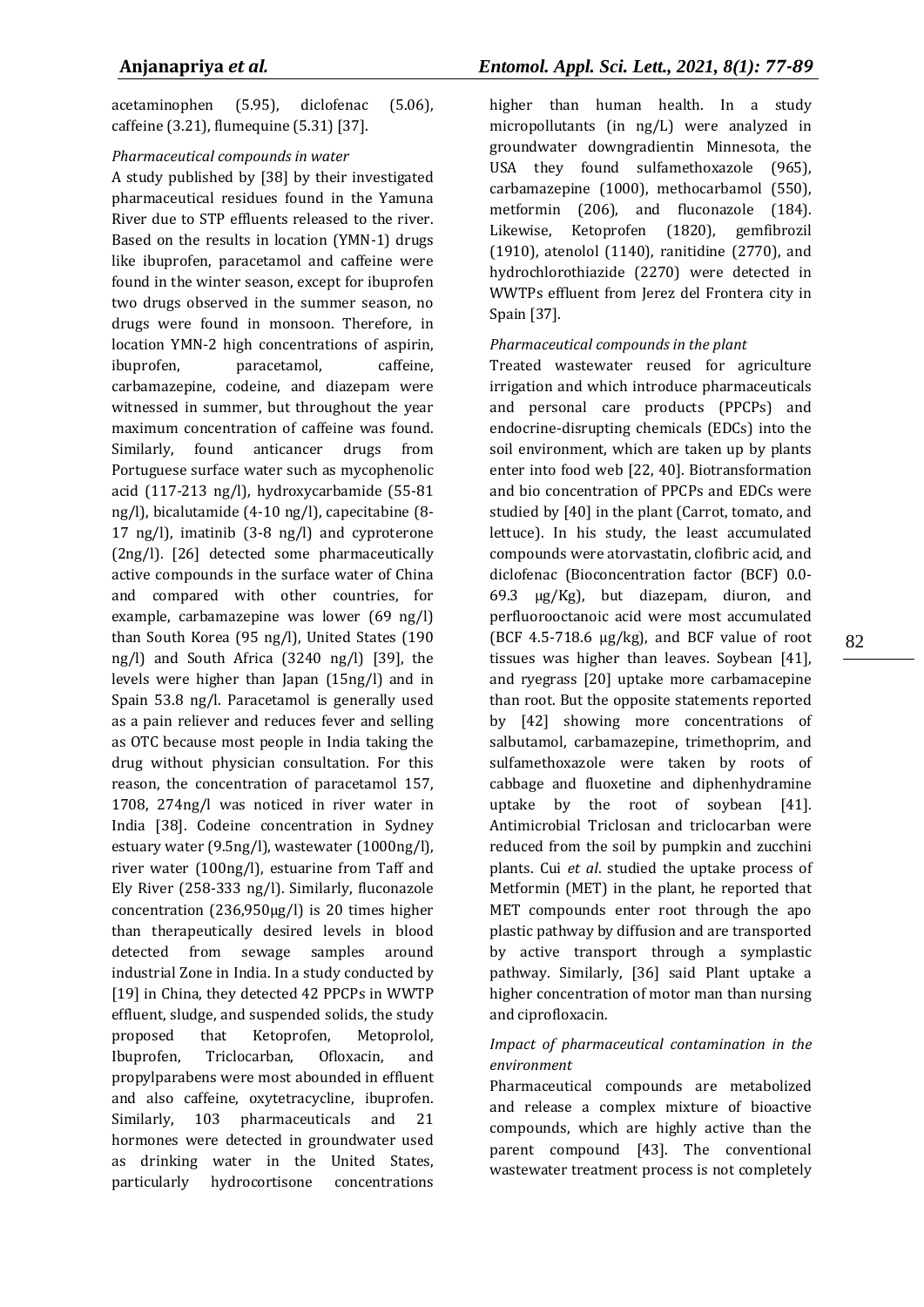removed the PPCP compounds therefore pharmaceutical pollution is rising globally, while using treated wastewater for irrigation. Such practice highly contaminates the soil and water resources, as well as increasing drug-resistant bacteria. Pharmaceutically active compounds contamination directly affects the human by the way of respiratory disorder, loss of reproductive ability, cancer, skin allergies, and congenital problems. For example, anticancer drugs of tamoxifen & 40HTam induced adverse effects on the aquatic organism for example in *Daphnia pulex*the drug highly influences the size and reproductive rate of the organism **Figure 1**. Shows pharmaceutical waste entry and its effects on environment. According to [22] the biguanidine class of antidiabetic II drug MET acts as a glucose suppressor by the way it can suppressing glucose production in the liver. This could not metabolize by the human body and directly enters into the environment through urine. Antibiotic in the environment generates superbug crisis, present-day this is the challenging issue worldwide. Excessive use of antibiotics creates resistance, it succumbs to untreatable superbug infection. The effluents from the pharmaceutical manufacturing industry contaminate the ecosystem and growing drug resistance at the global level. Another study reported that seasonal variation noticed in the occurrence of the drug in river

water, this study said anti-influenza drugs of oseltamivir, oseltamivir carboxylate, peramivir, and zanamivir were not observed at the end of December 2015 in river water but from January 2016 to February 2016 they appear in the concentration 20, 70, 10, 89ng/respectively. Then concentration was rapidly diminished and become not detectable in March 2016. Consequently, the anti-influenza drugs laninamivir, laninamiviroctanoate, and favipiravir were witnessed only in the influenza season [5]. The toxicity and risk arevarying with the concentration of individual compound contamination. An investigation said, trimetho prime in the surface water is extremely risky to the aquatic organism, hence ibuprofen, roxithromycin, and gemfibrozil show medium risks. Generally, in hospitals no separate sewage system for cancer patient wards, due to this the radioactive waste and cancer drugs are directly going to the sewage system. Discussed [17] in their review estradiol concentration in water resources can induce vitellogenin production and structural changes in sex organs observed. [37] Assessed environmental risk factors in soil irrigated with WWTPs treated water, the study shows the concentration of trimethoprim, caffeine, flumequine, and acetaminophen were in low risk and maximum risk observed for diclofenac and phenazone.



Figure 1. Pharmaceutical waste entry and its effects on environment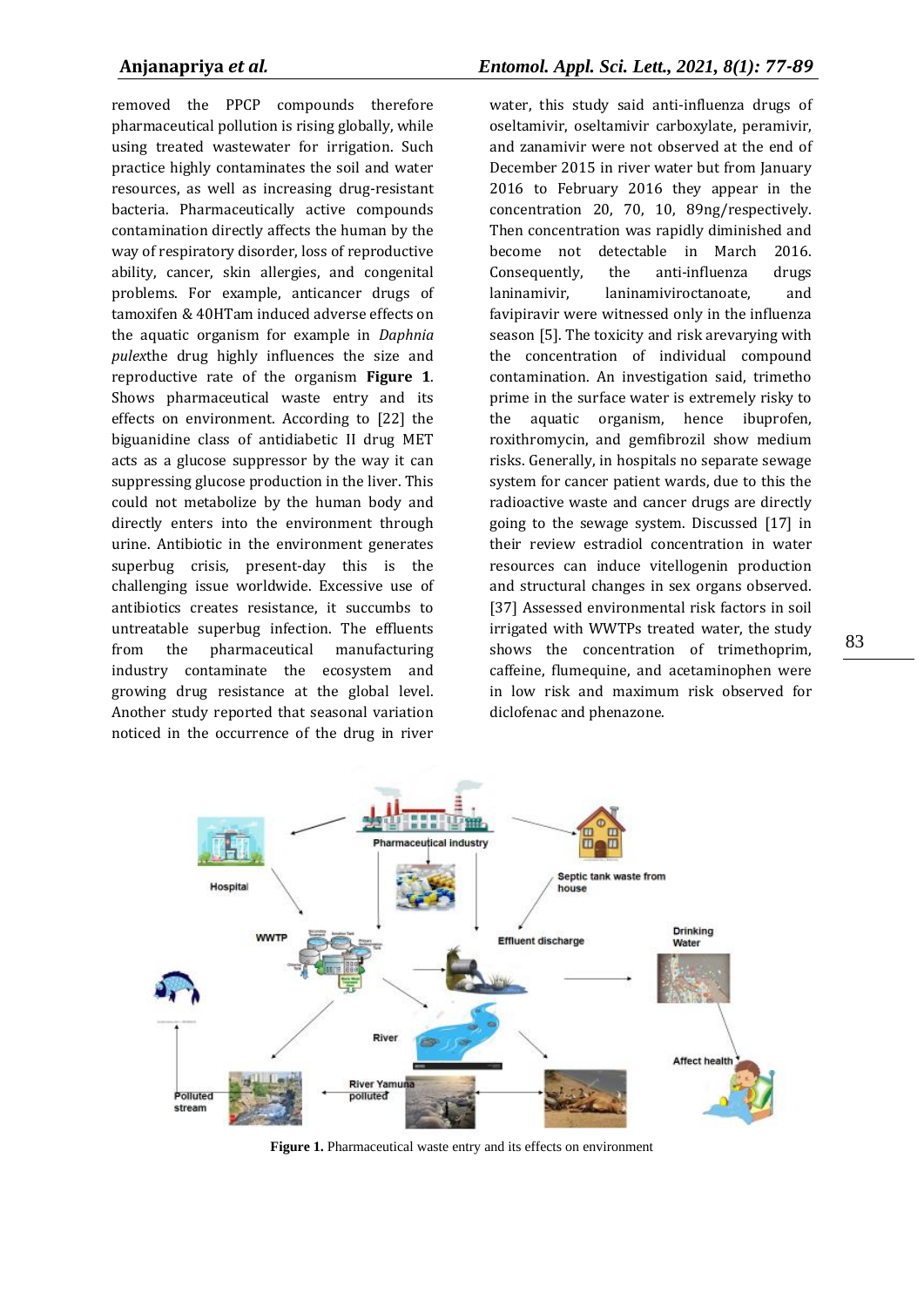*Methods of pharmaceutical waste degradation* Pharmaceuticals are one of the essential products in our daily life; however, poor removal is a great concern. Several studies focused to remove active compounds by various methods, but some limitations are present. This review discussed the overview of the wastewater treatment process, the following methods of physical adsorption, biological degradation, and chemical oxidation are involved [19]. Several studies analyzed the removal efficiency of these methods, wastewater treatment method is considered as the central unit to remove pollutants from the wastewater. The removal efficiency is vastly different, it depends on the environmental condition and physicochemical properties of the substances, adsorption materials, and combination of the treatment process [44]. Numerous studies witnessed the pharmaceutical compounds from WWTP effluents, also the release of improperly treated effluents to lake and river water APC will contaminate the environment. Even trace (ngmg/l) level of pharmaceutical compounds in the water cycle is a high risk to humans. Various studies focused to improve the removal efficiency with physical adsorption materials in the wastewater treatment process such as powdered activated carbon (PAC), granular activated carbon (GAC), graphene, graphene oxide, carbon nanotubes. Activated carbon is highly used for the removal of PCs from wastewater and groundwater, therefore adsorption capacity depends on the hydrophobicity and charge of PCs. In the pilotscale, the treatment process of remaining organic matter in the water can compete with PCs to the binding sites of powdered activated carbon, which can reduce the adsorption capacity [45]. Therefore, to avoid the problem higher dose of PAC was needed to improve the removal efficiency. Various factors influenced the removal efficiency such as molecular weight of compounds, presence of organic matter, theconcentrationof PAC, contact time, and structure of activated carbon materials. **Table 3** shows the removal efficiency of PCs by activated carbon. Graphene is composed of carbonatoms and graphene oxide is a precursor of graphene, due to the remarkable properties of graphene and graphene oxide has high attention for the

removal of PCs [19]. Their removal efficiency varied with physicochemical properties of PCs, pH, and contact time influence the rate of adsorption. Comparatively graphene and graphene oxide have aspecific surface area than activated carbon hence it can potentially remove the PC. Carbon nanotubes have excellent properties in the removal of PCs than PAC, GAC, graphene, and graphene oxide. Adsorption efficiency varied with the structure and properties of carbon nanotubes. Multi-walled nanotubes can effectively remove PCs of ibuprofen, carbamazepine, caffeine, triclosan, prometryn, carbendazim [19].

Pharmaceutical waste compounds are frequently identified by the above-mentioned methods, therefore advanced chemical oxidation methods are required to remove pollutants. Recently chemical oxidation processes of ozonation, Fenton oxidation, and ultraviolet (UV) treatment are used for the treatment of waste. Ozone is anoxidation method, and which are effective removes the PCs, ozonationis mainly based on the oxidizing activity of hydroxyl radicals to remove PCs. The concentration of hydroxyl radicals influences ozonation, threat of ozonation decrease when there is an increase in hydroxyl radicals. Fenton oxidation ismostly used in industrial wastewater treatment, in which iron salts and hydrogen peroxide are used to remove pollutants. Fenton oxidation and Fenton like oxidation mainly depend on the hydroxyl radicals, in this oxidation process H<sup>2</sup> O2decomposed and generate hydroxyl radicals [19]. Another method is UV treatment, it is mainly applied for drinking water and wastewater treatment, for the removal of PCs V light destroys chemical bonds of pollutants by the process called photolysis. Hence photolysis is not effective in all the compounds for example concentration of carbamazepine is not reduced by this process. According to [46] revealed that the new methodology is to increase the efficiency of removal of PCs. In which combination of UV with hydrogen peroxide effectively reduce the pollutants. The abovementioned methods are an effective treatment for the removal of PCs but are economically not suitable for undeveloped and developing countries.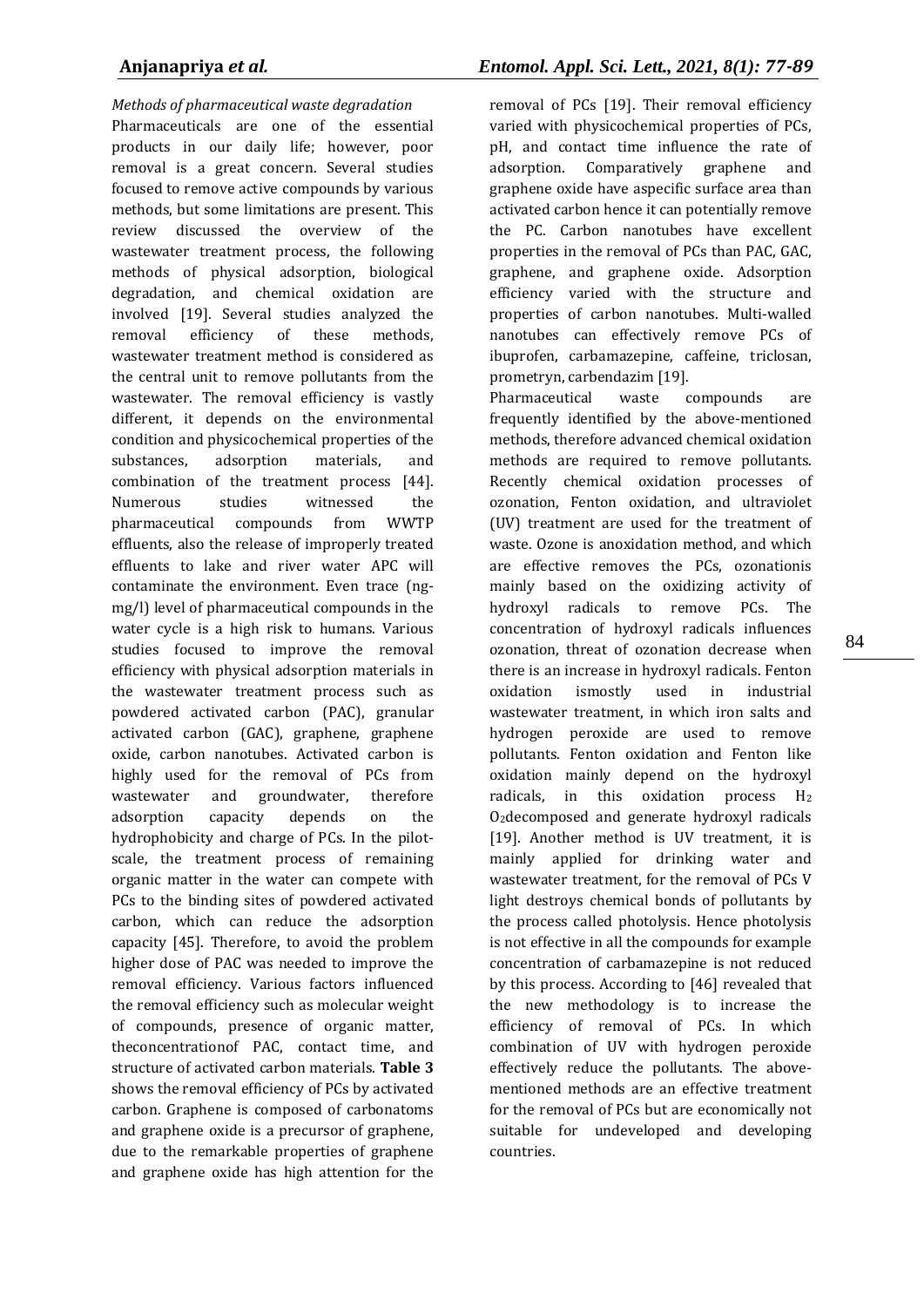The biological degradation process is considered a cost-effective and eco-friendly method in the excellence of pharmaceutical waste removal mechanisms. Microorganisms are utilizing pollutants as an energy source for metabolic functions. Pure culture isolated from activated sludge predominantly removes the PCs, some strains highly degrade a wide range of components. In the presence of glucose, *StreptomycesMIUG* and *Basidiomycete* can degrade carbamazepine and iopromide can degrade with the extra substrate noticed that microorganisms use ibuprofen and paracetamol as a carbon source, the metabolic product of hydroquinone and 4-aminophenol were formed during the microbial degradation of paracetamol. Diclofenac has high resistance in the activated sludge process. However, revealed

that the white-rot fungus completely removes diclofenac and eliminates its lethal toxicity to an organism in the absence of extra substrate. Likewise, in another study white-rot fungi and their oxidoreductase enzymes are effective for the removal of PCs contaminants; hence the removal efficacy of fungal cells is highly dependent on the molecular structure of targeted PCs, fungal species, and secreted enzymes. Mixed culture easily degrades the pharmaceutical compounds than pure culture. [47] Reported that removal of compounds enhanced by adding mixed cultures in the activated sludge process. Comparatively, a mixed culture has a higher degradability of mixed pharmaceutical compounds than individual compounds.

| Compounds           |                         | Initial concentration | Source                 | Removal efficiency |                   |
|---------------------|-------------------------|-----------------------|------------------------|--------------------|-------------------|
|                     | Adsorbent               |                       |                        | (% )               | Reference         |
| Antibiotic          |                         |                       |                        |                    |                   |
| Sulfamethoxazole    | PAC $(5mg/l)$           | $100$ ng/l            | Surface water          | $-35$              | $\lceil 1 \rceil$ |
|                     | PAC $(50 \text{ mg/l})$ | $600$ ng/l            | <b>WWTP</b>            | ~50                | [48]              |
|                     | PAC $(20 \text{ mg/l})$ | $100$ ng/l            | Synthetic water        | $-95$              | $[48]$            |
|                     | PAC $(5 \text{ mg/l})$  | $100$ ng/ $1$         | Surface water          | ~100               | $[1]$             |
| Antidepressant      | PAC $(5 \text{ mg/l})$  | $100$ ng/l            | Surface water          | ~100               | $[48]$            |
| Diazepam            |                         |                       |                        |                    |                   |
| <b>Hormone</b>      |                         |                       |                        |                    |                   |
| Estriol             | PAC (50 mg/l)           | $1.3$ mg/l            | <b>WWTPs</b> effluents | $-90$              | [1]               |
| Lipid regulator     |                         |                       |                        |                    |                   |
| Bezafibrate         | Graphene                | $100$ ng/ $1$         | Surface water          | 95.5               | [49, 50]          |
| Non-steroidal anti- |                         |                       |                        |                    |                   |
| inflammatory drugs  |                         |                       |                        |                    |                   |
| Ibuprofen           | PAC $(50 \text{ mg/l})$ | $10 \text{ mg}/1$     | Synthetic water        | ~80                | $[1]$             |
| Diclofenac          | PAC $(20 \text{ mg/l})$ | $5.8 \mu g/l$         | <b>WWTPs</b> effluents | ~100               | $[48]$            |
| Paracetamol         | Graphene                | $100$ ng/ $1$         | Synthetic water        | 97                 | [49, 50]          |
| Naproxen            | PAC (20 mg/l)           | $10 \text{ mg}/1$     | Synthetic water        | ~185               | $[48]$            |
|                     | PAC (20 mg/l)           | $100$ ng/l            | Synthetic water        | $-95$              | $[48]$            |
|                     |                         | $100$ ng/ $1$         | Synthetic water        |                    |                   |

**Table 3.** Removal efficiency of pharmaceutical compounds through various activated carbons.

#### **CONCLUSION**

Pharmaceutical pollution is rising globally while using treated wastewater for irrigation. Such practice highly contaminates the soil and water resources, as well as increasing drug-resistant bacteria. The entry of such active pharma compounds in water resources will affect the

aquatic population and pollutants enter into food webs. The conventional mode of discharge and treatment of pharmaceutical wastes is not completely removing the pharmaceutically active compounds. The review proposed that carbon nanotubes have excellent properties in the removal of PCs than PAC, GAC, graphene, and graphene oxide, however, few compounds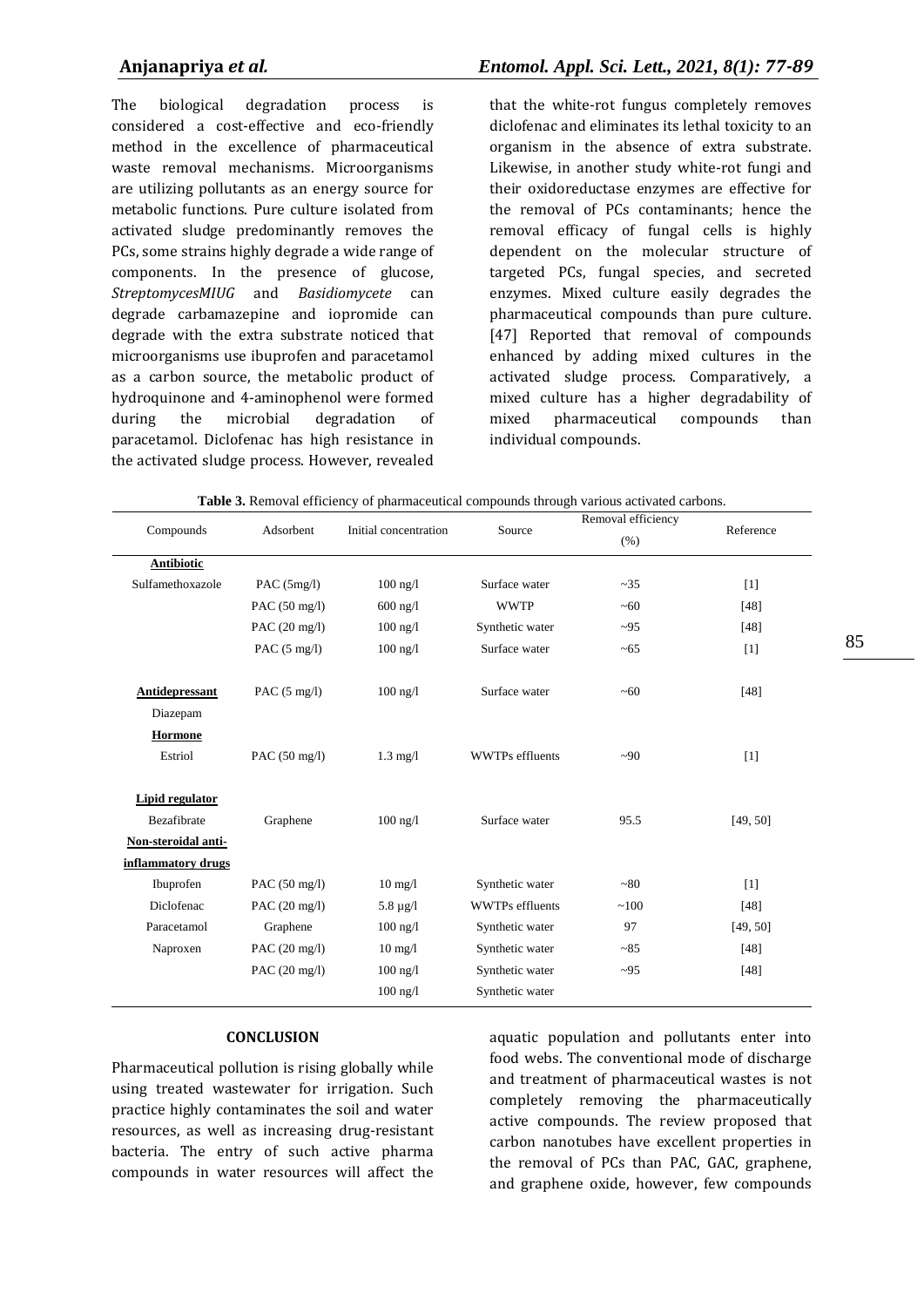are frequently identified by the abovementioned methods. Consequently, advanced chemical oxidation methods of Ozonation, Fenton oxidation, and UV treatment are required to remove pollutants. Ozonation and Fenton oxidation highly depends on the concentration of hydroxyl radicals. UV treatment is based on the process of photolysis hence it is not effective for all compounds, while the combination of UV with hydrogen peroxide effectively reduces the pollutants. The abovementioned methods are an effective treatment for the removal of PCs but are economically not suitable for undeveloped and developing countries. Even though, the Biological degradation process is considered acosteffective eco-friendly method and has an excellent removal mechanism for organic pollutants in the environment. Pure culture of bacteria, algae, and fungi can remove PCs effectively, whereas microbial consortium easily degrades the pharmaceutical compounds than individual culture. Globally, they are many surveys conducted and proposed that the need for awareness within people about the proper disposal of waste will control pollution. Adhering to the environmental monitoring system, regulatory body and stringent guidelines for the discarding of expired drugs in developing and under-developing countries increased the pollution level.

**ACKNOWLEDGMENTS:** The authors express sincere thanks to the Department of Microbiology, PKN Arts and Science College, Madurai, India for the facilities provided to carry out this research work.

### **CONFLICT OF INTEREST:** None

### **FINANCIAL SUPPORT:** None

**ETHICS STATEMENT:** The studies mainly involving pharmacology and also secondary data so there is no ethical approval under the verification and monitor by Syed Ammal Arts and Science College, Research and Development Cell.

#### **REFERENCES**

1. Altmann J, Ruhl AS, Zietzschmann F, Jekel M. Direct comparison of ozonation and adsorption onto powdered activated carbon for micropollutant removal in advanced wastewater treatment. Water Res. 2014;55:185-93.

doi:10.1016/j.watres.2014.02.025.

2. Ikem A, Lin CH, Broz B, Kerley M, Le Thi H. Occurrence of enrofloxacin in overflows from animal lot and residential sewage lagoons and a receiving-stream. Heliyon. 2017;3(10):e00409.

doi:10.1016/J.heliyon.2017.e00409.

- 3. Lübbert C, Baars C, Dayakar A, Lippmann N, Rodloff AC, Kinzig M, et al. Environmental pollution with antimicrobial agents from bulk drug manufacturing industries in Hyderabad, South India, is associated with dissemination of extended-spectrum betalactamase and carbapenemase-producing pathogens. Infection. 2017;45(4):479-91. doi:10.1007/s15010-017-1007-2
- 4. Kummerer K. Pharmaceuticals in the environment. Annu Rev Environ Resour. 2010;35(1):57-75. doi:10.1146/annurevenviron-052809-161223
- 5. Azuma T, Ishida M, Hisamatsu K, Yunoki A, Otomo K, Kunitou M, et al. Fate of new three anti-influenza drugs and one prodrug in the water environment. Chemosphere. 2017;169:550-7.

doi:10.1016/j.chemosphere.2016.11.102.

6. Cycoń M, Mrozik A, Piotrowska-Seget Z. Antibiotics in the soil environment degradation and their impact on microbial activity and diversity. Front Microbiol. 2019;10:338.

doi:10.3389/fmicb.2019.00338.

- 7. Kanama KM, Daso AP, Mpenyana-Monyatsi L, Coetzee MA. Assessment of pharmaceuticals, personal care products, and hormones in wastewater treatment plants receiving inflows from health facilities in North West Province, South Africa. J Toxicol. 2018;2018:1-15. doi:10.1155/2018/3751930
- 8. Chander V, Sharma B, Negi V, Aswal R, Singh P, Singh R, et al. Pharmaceutical compounds in drinking water. J Xenobiot. 2016;6(1):1-7. doi:10.4081/xeno.2016.5774.
- 9. Lu MC, Chen YY, Chiou MR, Chen MY, Fan HJ. Occurrence and treatment efficiency of pharmaceuticals in landfill leachates. Waste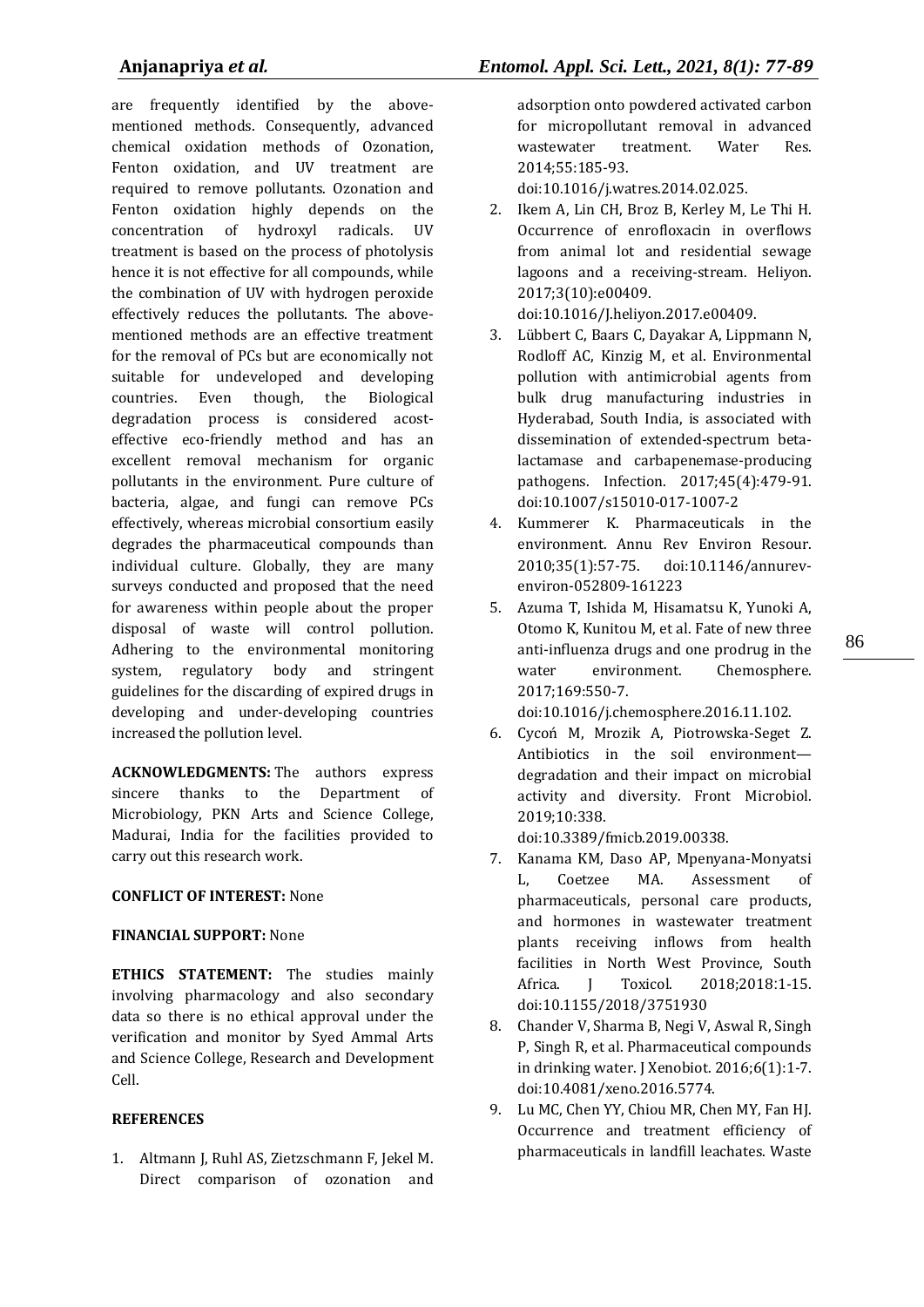Manag. 2016;55:257-64. doi:1.1016/j.wasman.2016.03.029

- 10. Sergeevna SM, Efimovna LE. Improving Training of Pharmaceutical Specialists for Consultation in Pharmacy Organizations Using Interactive Forms of Education. Pharmacophore. 2020;11(2):7-14.
- 11. Sergeevna SM, Efimovna LE, Vladimirovna AI. Improvement of pharmaceutical consultation process in drugstores. J Adv Pharm Educ Res. 2020;10(1):137.
- 12. Tiwari B, Sellamuthu B, Ouarda Y, Drogui P, Tyagi RD, Buelna G. Review on fate and mechanism of removal of pharmaceutical pollutants from wastewater using biological approach. Bioresour Technol. 2017;224:1-2. doi:10.1016/j.biortech.2016.11.042.
- 13. Felis E, Kalka J, Sochacki A, Kowalska K, Bajkacz S, Harnisz M, et al. Antimicrobial pharmaceuticals in the aquatic environment-occurrence and environmental implications. Eur J Pharmacol. 2020;866:172813. doi:10.1016/j.ejphar.2019.172813.
- 14. European Commission, Report of the Adhoc Working Group on defining critical raw materials. Report on critical raw materials for the EU. Available from: https://ec.europa.eu/transparency/regdoc/ rep/1/2017/En/com-2017-490-F1-EN-MAINPART. (Accessed on January 2021).
- 15. Rowney NC, Johnson AC, Williams RJ. Cytotoxic drugs in drinking water: a prediction and risk assessment exercise for the Thames catchment in the United Kingdom. Environ Toxicol Chem. 2009;28(12):2733-43.
- 16. Estévez E, del Carmen Cabrera M, Molina-Díaz A, Robles-Molina J, del Pino Palacios-Díaz M. Screening of emerging contaminants and priority substances (2008/105/EC) in reclaimed water for irrigation and groundwater in a volcanic aquifer (Gran Canaria, Canary Islands, Spain). Sci Total Environ. 2012;433:538-46.
- 17. Mani A, Thawani V. The persisting environmental problem of disposal of expired and unused medicines. J Mahatma Gandhi Inst Med Sci. 2019;24(1):13. doi:10.4103/jmgims.jmgims\_43\_18
- 18. Lin H, Li H, Chen L, Li L, Yin L, Lee H, et al. Mass loading and emission of thirty-seven

pharmaceuticals in a typical municipal wastewater treatment plant in Hunan Province, Southern China. Ecotoxicol Environ Saf. 2018;147:530-6. doi:10.1016/j.ecoenv.2017.08.052

- 19. Wang J, Wang S. Removal of pharmaceuticals and personal care products (PPCPs) from wastewater: a review. J Environ Manag. 2016;182:620-40. doi:10.1016/j.jenvman.2016.07.049.
- 20. Winker DM, Pelon J, Coakley Jr JA, Ackerman SA, Charlson RJ, Colarco PR, et al. The CALIPSO mission: A global 3D view of aerosols and clouds. Bull Am Meteorol Soc. 2010;91(9):1211-30.
- 21. Hu HW, Han XM, Shi XZ, Wang JT, Han LL, Chen D, et al. Temporal changes of antibiotic-resistance genes and bacterial communities in two contrasting soils treated with cattle manure. FEMS Microbiol Ecol. 2016;92(2):fiv169. doi:10.1093/femsec/fiv169.
- 22. Cui H, Hense BA, Müller J, Schröder P. Short term uptake and transport process for metformin in roots of Phragmites australis and Typha latifolia. Chemosphere. 2015;134:307-12.

doi:10.1016/j.chemosphere.2015.04.072

- 23. Gao H, Bohn TJ, Podest E, McDonald KC, Lettenmaier DP. On the causes of the shrinking of Lake Chad. Environ Res Lett. 2011;6(3):034021.
- 24. Van Stempvoort DR, Roy JW, Grabuski J, Brown SJ, Bickerton G, Sverko E. An artificial sweetener and pharmaceutical compounds as co-tracers of urban wastewater in groundwater. Sci Total Environ. 2013;461:348-59.

doi:10.1016/j.scitotenv.2013.05.001.

- 25. Mohapatra S, Huang CH, Mukherji S, Padhye LP. Occurrence and fate of pharmaceuticals in WWTPs in India and comparison with a similar study in the United States. Chemosphere. 2016;159:526-35. doi:10.1016/j.chemosphere.2016.06.047.
- 26. Yao B, Yan S, Lian L, Yang X, Wan C, Dong H, et al. Occurrence and indicators of pharmaceuticals in Chinese streams: a nationwide study. Environ Pollut. 2018;236:889-98.
- 27. Chen F, Ying GG, Kong LX, Wang L, Zhao JL, Zhou LJ, et al. Distribution and accumulation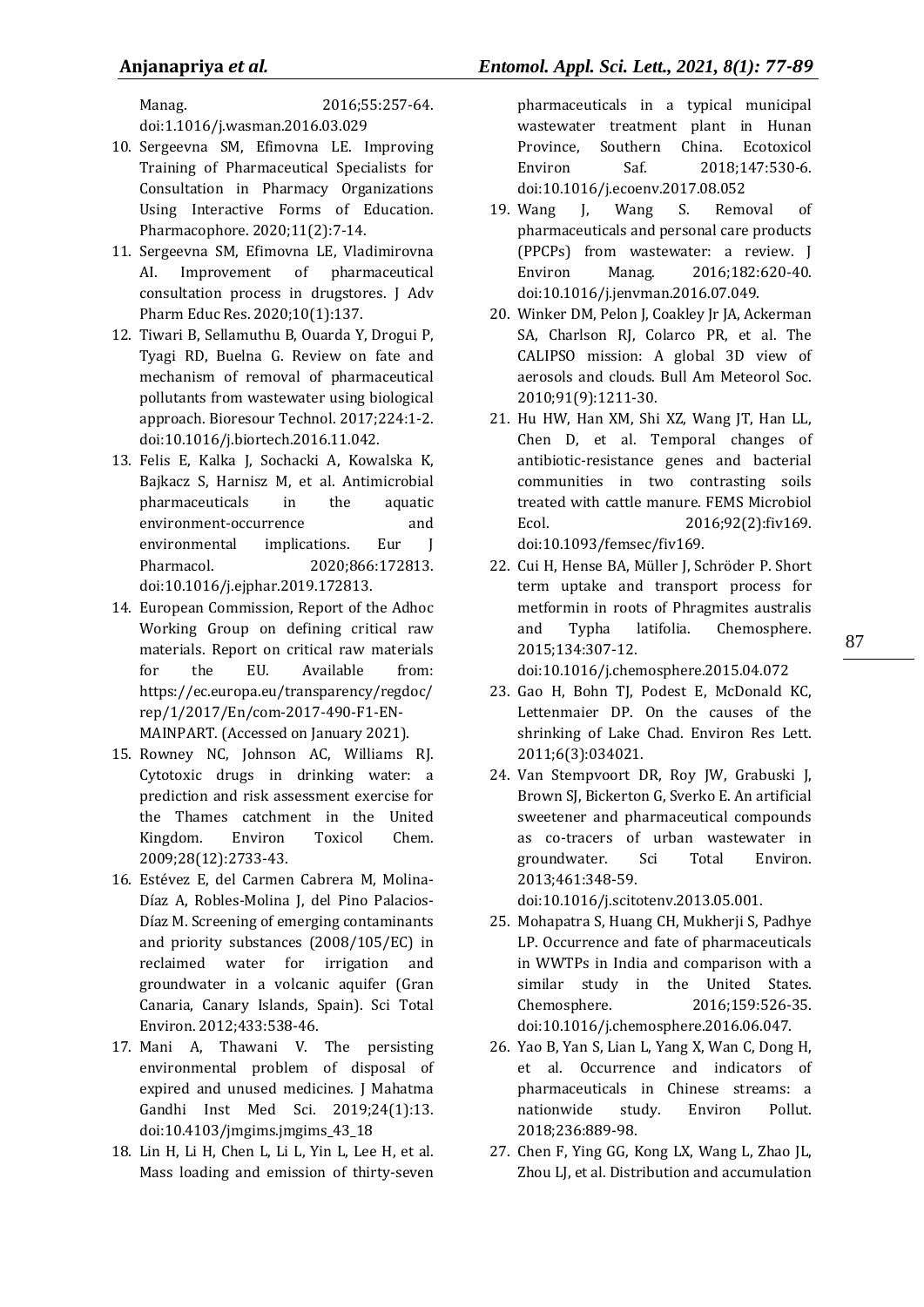of endocrine-disrupting chemicals and pharmaceuticals in wastewater irrigated soils in Hebei, China. Environ Pollut. 2011;159(6):1490-8.

doi:10.1016/j.envpol.2011.03.016.

- 28. EPA. Estimation Program Interface EPI Suite, 4.11. 2013. Available from: https://www.epa.gov/tsca-screeningtools/episuitetm-estimation-programinterface. (Accessed: 06-12-2016).
- 29. Boleda MR, Galceran MT, Ventura F. Behavior of pharmaceuticals and drugs of abuse in a drinking water treatment plant (DWTP) using combined conventional and ultrafiltration and reverse osmosis (UF/RO) treatments. Environ Pollut. 2011;159(6):1584-91.
- 30. Vulliet E, Cren-Olivé C. Screening of pharmaceuticals and hormones at the regional scale, in surface and groundwaters intended to human consumption. Environ Pollut. 2011;159(10):2929-34. doi:10.1016/j.envpol.2011.04.033.
- 31. Martín J, Camacho-Muñoz D, Santos JL, Aparicio I, Alonso E. Occurrence of pharmaceutical compounds in wastewater and sludge from wastewater treatment plants: removal and ecotoxicological impact of wastewater discharges and sludge disposal. J Hazard Mater. 2012;239:40-7. doi:10.1016/j.jhazmat.212.04.068
- 32. Liu L, Liu YH, Liu CX, Huang X. Accumulation of antibiotics and tet resistance genes from swine wastewater in wetland soils. Environ Eng Manag J. 2016;15(10):2137-45. doi:10.30638/eemj.2016.231
- 33. Łukaszewicz P, Białk-Bielińska A, Dołżonek J, Kumirska J, Caban M, Stepnowski P. A new approach for the extraction of tetracyclines from soil matrices: application of the microwave-extraction technique. Anal Bioanal Chem. 2018;410(6):1697-707. doi:10.1007/s00216-017-0815-7.
- 34. Pan M, Chu LM. Fate of antibiotics in soil and their uptake by edible crops. Sci Total Environ. 2017;599:500-12. doi:10.1016/j.scitotenv.2017.04.214.
- 35. Tasho RP, Cho JY. Veterinary antibiotics in animal waste, its distribution in soil and uptake by plants: a review. Sci Total Environ. 2016;563:366-76. doi:10.1016/j.scitotenv.2016.04.140.
- 36. Eggen T, Asp TN, Grave K, Hormazabal V. Uptake and translocation of metformin, ciprofloxacin and narasin in forage-and crop plants. Chemosphere. 2011;85(1):26-33.
- 37. Biel-Maeso M, Corada-Fernández C, Lara-Martín PA. Monitoring the occurrence of pharmaceuticals in soils irrigated with reclaimed wastewater. Environ Pollut. 2018;235:312-21. doi:10.1016/j.envpol.2017.12.085.
- 38. Mutiyar PK, Gupta SK, Mittal AK. Fate of pharmaceutical active compounds (PhACs) from River Yamuna, India: An ecotoxicological risk assessment approach. Ecotoxicol Environ Saf. 2018;150:297-304.
- 39. Matongo S, Birungi G, Moodley B, Ndungu P. Pharmaceutical residues in water and sediment of Msunduzi River, kwazulu-natal, South Africa. Chemosphere. 2015;134:133- 40.
- 40. Dodgen LK, Ueda A, Wu X, Parker DR, Gan J. Effect of transpiration on plant accumulation and translocation of PPCP/EDCs. Environ Pollut. 2015;198:144- 53. doi:10.1016/j.envpol.201.01.002.
- 41. Wu M, Cao C, Jiang JZ. Light non-metallic atom (B, N, O and F)-doped graphene: a first-principles study. Nanotechnology. 2010;21(50):505202.
- 42. Herklotz A, Plumhof JD, Rastelli A, Schmidt OG, Schultz L, Dörr K. Electrical characterization of PMN–28% PT (001) crystals used as thin-film substrates. J Appl Phys. 2010;108(9):094101.
- 43. Bound JP, Voulvoulis N. Household disposal of pharmaceuticals as a pathway for aquatic contamination in the United Kingdom. Environ Health Perspect. 2005;113(12):1705-11.
- 44. Roberts J, Kumar A, Du J, Hepplewhite C, Ellis DJ, Christy AG, et al. Pharmaceuticals and personal care products (PPCPs) in Australia's largest inland sewage treatment plant, and its contribution to a major Australian river during high and low flow. Sci Total Environ. 2016;541:1625-37. doi:10.1016/j.scitotenv.2015.03.145.
- 45. Mailler R, Gasperi J, Coquet Y, Deshayes S, Zedek S, Cren-Olivé C, et al. Study of a large scale powdered activated carbon pilot: Removals of a wide range of emerging and priority micropollutants from wastewater